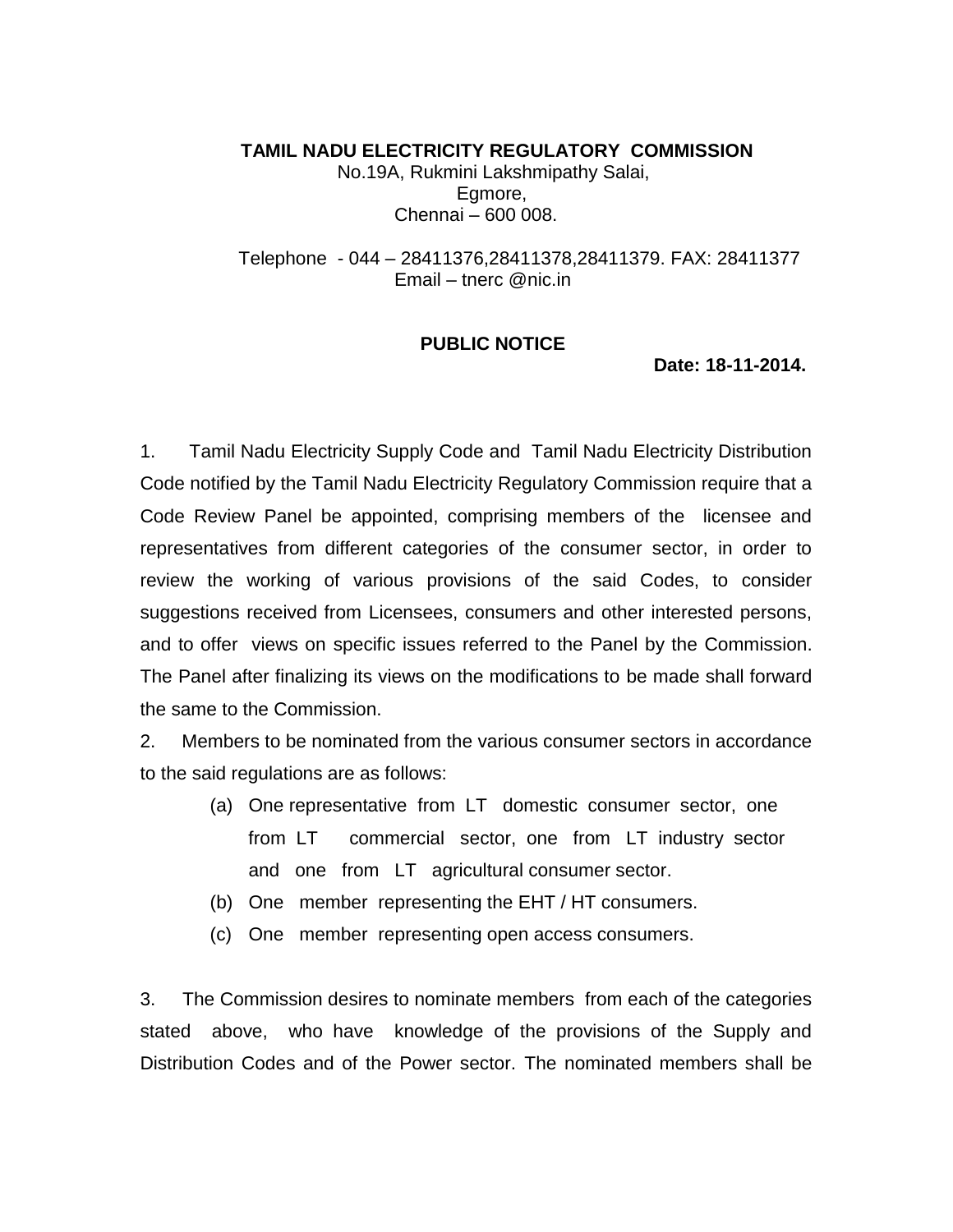eligible for a sitting fee of Rs.1000/- (Rupees One Thousand only) and the outstation members shall be paid AC II class train fare as Travelling Allowance. The tenure of the members so nominated shall be three years.

 Interested and eligible persons may send their applications as per the format appended to this notice to the Secretary/Tamil Nadu Electricity Regulatory Commission, No.19A, Rukmini Lakshmipathy Salai, Egmore, Chennai -600 008, by 15-12-2014.

> (S.GUNASEKARAN) **Secretary**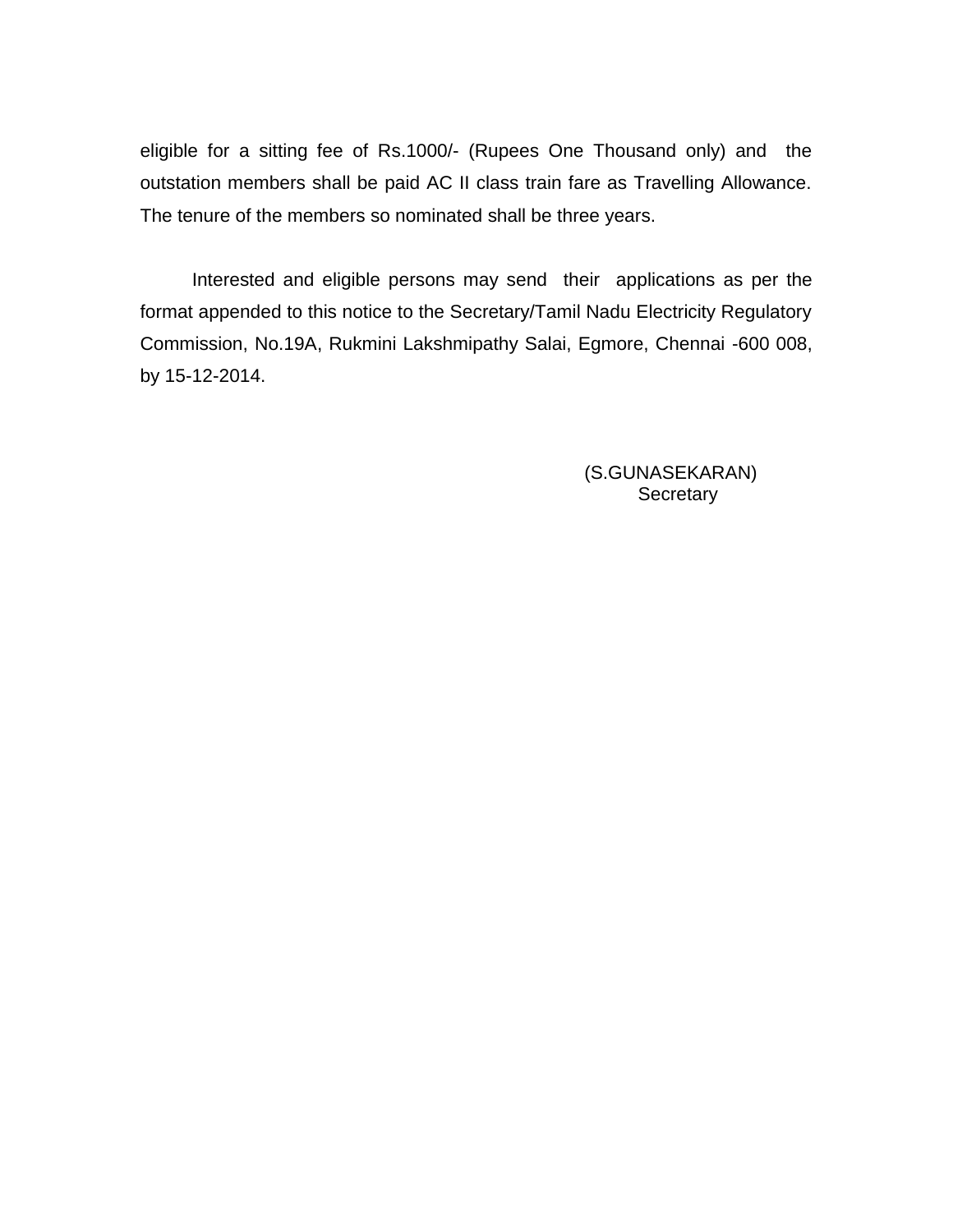Passport size Photo

## FORMAT OF APPLICATION

:

:

:

- 1. Name\* :
- 2. Address :
- 3. Phone No. :
- 4. Email id :
- 5. Date of Birth
- 6. Educational qualifications
- 7. (a) Category of consumer(whether LT : Domestic/LTIndustry/LT Commercial/ LT Agriculture or EHT/HT or Open access )

(b) Name of concern in case of LT Industry/LT Commercial, EHT/HT and Open access) :

- 8. Details of service connection owned:
	- (a) Service connection No.
	- (b) Tariff :